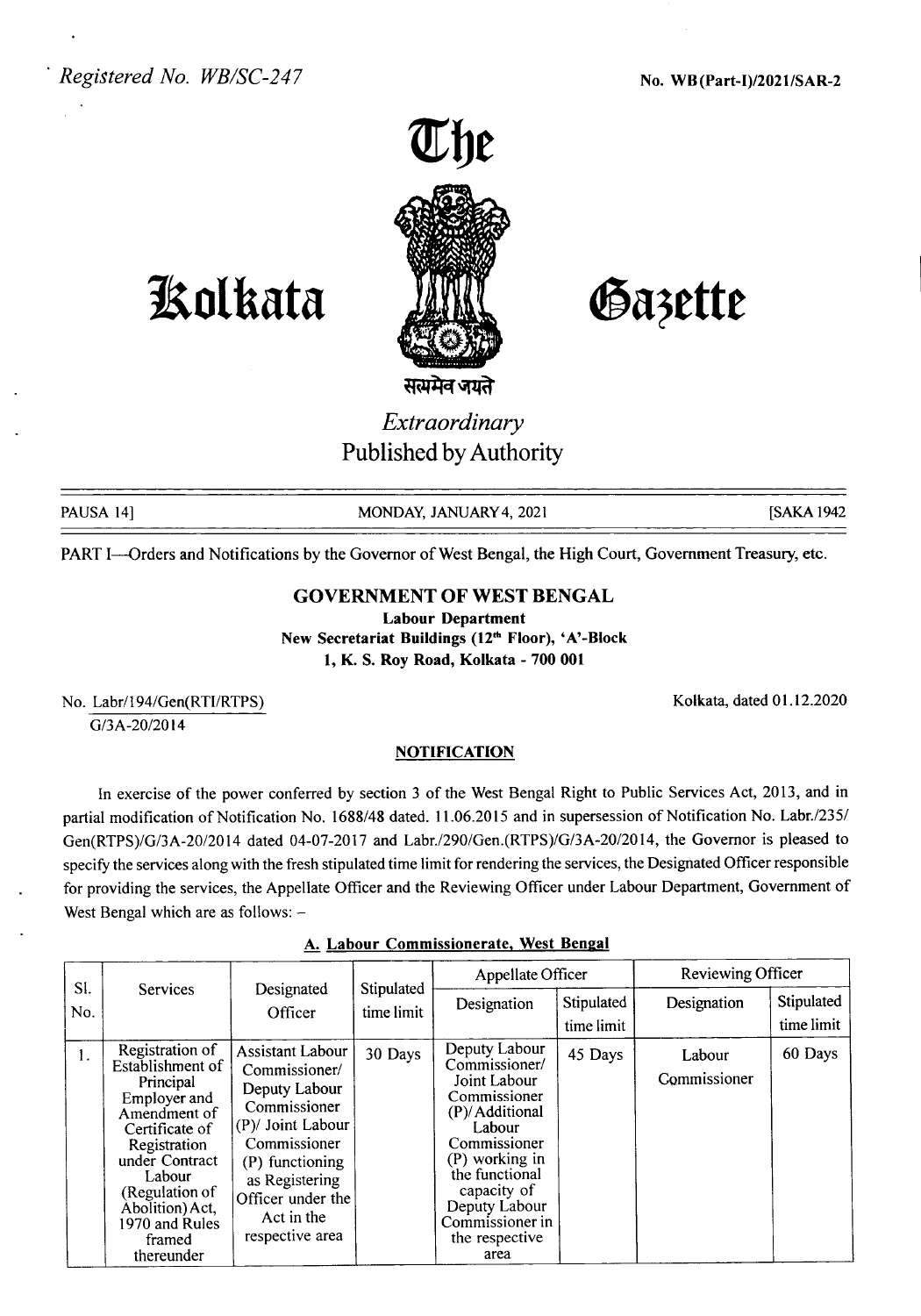|--|--|

|                  |                                                                                                                                                                  |                                                                                                                                                                                                             |                          | Appellate Officer                                                                                                                                                                                                           |                          | Reviewing Officer      |                          |
|------------------|------------------------------------------------------------------------------------------------------------------------------------------------------------------|-------------------------------------------------------------------------------------------------------------------------------------------------------------------------------------------------------------|--------------------------|-----------------------------------------------------------------------------------------------------------------------------------------------------------------------------------------------------------------------------|--------------------------|------------------------|--------------------------|
| Sl.<br>No.       | Services                                                                                                                                                         | Designated<br>Officer                                                                                                                                                                                       | Stipulated<br>time limit | Designation                                                                                                                                                                                                                 | Stipulated<br>time limit | Designation            | Stipulated<br>time limit |
| $\overline{2}$ . | Licensing of<br>Contractors and<br>Amendment<br>thereof under<br>Contract Labour<br>(Regulation and<br>Abolition) Act,<br>1970 and Rules<br>framed<br>thereunder | <b>Assistant Labour</b><br>Commissioner/<br>Deputy Labour<br>Commissioner<br>(P)/ Joint Labour<br>Commissioner<br>(P) functioning<br>as Licensing<br>Officer under the<br>Act in the<br>respective area     | 30 Days                  | Deputy Labour<br>Commissioner/<br>Joint Labour<br>Commissioner<br>(P)/Additional<br>Labour<br>Commissioner<br>(P) working in<br>the functional<br>capacity of<br>Deputy Labour<br>Commissioner<br>in the respective<br>area | 45 Days                  | Labour<br>Commissioner | 60 Days                  |
| 3 <sub>1</sub>   | Renewal of<br>License issued to<br>Contractors<br>under Contract<br>Labour<br>(Regulation and<br>Abolition) Act, 19<br>70 and Rules<br>framed<br>thereunder      | <b>Assistant Labour</b><br>Commissioner/<br>Deputy Labour<br>Commissioner<br>(P)/ Joint Labour<br>Commissioner<br>(P) functioning<br>as Licensing<br>Officer under the<br>Act in the<br>respective area     | <b>Real Time</b>         | Deputy Labour<br>Commissioner/<br>Joint Labour<br>Commissioner<br>(P)/Additional<br>Labour<br>Commissioner<br>(P) working in<br>the functional<br>capacity of<br>Deputy Labour<br>Commissioner<br>in the respective<br>area | 30 Days                  | Labour<br>Commissioner | 60 Days                  |
| 4.               | Registration of<br>Shops and<br>Establishment<br>under the West<br>Bengal Shops &<br>Establishments<br>Act, 1963 and<br>Rules framed<br>thereunder               | <b>Assistant Labour</b><br>Commissioner/<br>Deputy Labour<br>Commissioner<br>(P)/ Joint Labour<br>Commissioner<br>(P) functioning<br>as registering<br>Authority under<br>the Act in the<br>respective area | <b>Real Time</b>         | Deputy Labour<br>Commissioner/<br>Joint Labour<br>Commissioner<br>(P)/Additional<br>Labour<br>Commissioner<br>(P) working in<br>the functional<br>capacity of<br>Deputy Labour<br>Commissioner<br>in the respective<br>area | 30 Days                  | Labour<br>Commissioner | 60 Days                  |
| 5.               | Renewal of<br>Certificate of<br>registration under<br>the West Bengal<br>Shops &<br>Establishments<br>Act, 1963 and<br><b>Rules Framed</b><br>thereunder         | <b>Assistant Labour</b><br>Commissioner/<br>deputy Labour<br>Commissioner<br>(P)/ Joint Labour<br>Commissioner<br>(P) functioning<br>as Registering<br>Authority under<br>the Act in the<br>respective area | <b>Real Time</b>         | Deputy Labour<br>Commissioner/<br>Joint Labour<br>Commissioner<br>(P)/Additional<br>Labour<br>Commissioner<br>(P) working in<br>the functional<br>capacity of<br>Deputy Labour<br>Commissioner<br>in the respective<br>area | 30 Days                  | Labour<br>Commissioner | 60 Days                  |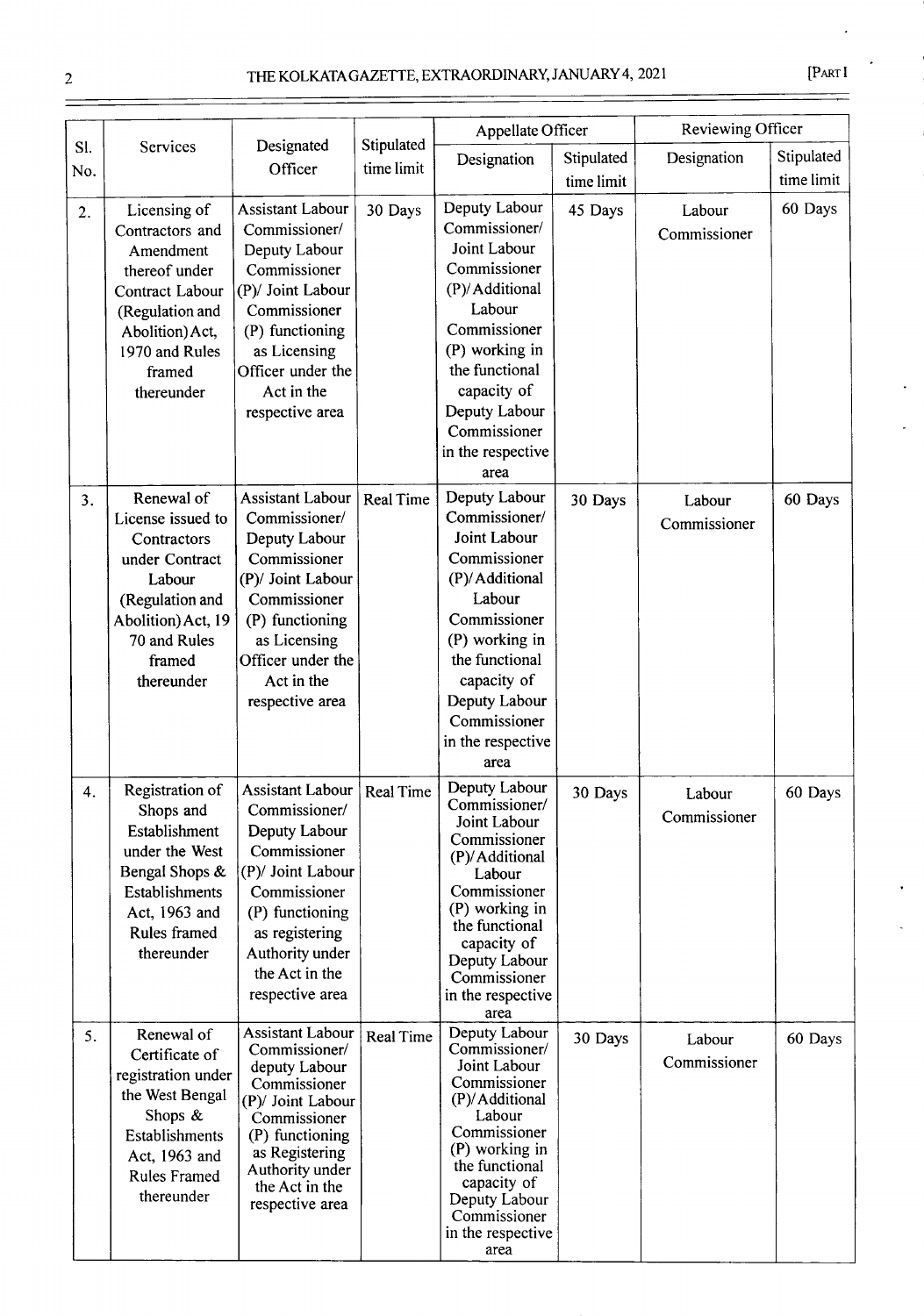$\ddot{\phantom{1}}$ 

 $\Delta$ 

 $\frac{1}{\sqrt{1-\frac{1}{2}}\left(1-\frac{1}{2}\right)}\left(\frac{1}{\sqrt{1-\frac{1}{2}}}\right)^{\frac{1}{2}}\left(\frac{1}{\sqrt{1-\frac{1}{2}}}\right)^{\frac{1}{2}}\left(\frac{1}{\sqrt{1-\frac{1}{2}}}\right)^{\frac{1}{2}}\left(\frac{1}{\sqrt{1-\frac{1}{2}}}\right)^{\frac{1}{2}}\left(\frac{1}{\sqrt{1-\frac{1}{2}}}\right)^{\frac{1}{2}}\left(\frac{1}{\sqrt{1-\frac{1}{2}}}\right)^{\frac{1}{2}}\left(\frac{1}{\sqrt{1-\frac{1}{2}}}\right)^{\frac$ 

 $\ddot{\phantom{0}}$ 

e Ba

|            |                                                                                                                                                                                                                                                                                                  |                                                                                                                                                                                                             |                          | Appellate Officer                                                                                                                                                                                                           |                          | Reviewing Officer      |                          |
|------------|--------------------------------------------------------------------------------------------------------------------------------------------------------------------------------------------------------------------------------------------------------------------------------------------------|-------------------------------------------------------------------------------------------------------------------------------------------------------------------------------------------------------------|--------------------------|-----------------------------------------------------------------------------------------------------------------------------------------------------------------------------------------------------------------------------|--------------------------|------------------------|--------------------------|
| Sl.<br>No. | Services                                                                                                                                                                                                                                                                                         | Designated<br>Officer                                                                                                                                                                                       | Stipulated<br>time limit | Designation                                                                                                                                                                                                                 | Stipulated<br>time limit | Designation            | Stipulated<br>time limit |
| 6.         | Change in<br>Certificate of<br>Registration<br>under the West<br>Bengal Shops &<br>Establishments<br>Act, 1963 and<br>Rules framed<br>thereunder                                                                                                                                                 | <b>Assistant Labour</b><br>Commissioner/<br>Deputy Labour<br>Commissioner<br>(P)/ Joint Labour<br>Commissioner<br>(P) functioning<br>as Registering<br>Authority under<br>the Act in the<br>respective area | 30 Days                  | Deputy Labour<br>Commissioner/<br>Joint Labour<br>Commissioner<br>(P)/Additional<br>Labour<br>Commissioner<br>(P) working in<br>the functional<br>capacity of<br>Deputy Labour<br>Commissioner<br>in the respective<br>area | 45 Days                  | Labour<br>Commissioner | 60 Days                  |
| 7.         | Registration of<br>establishment and<br>amendment of<br>certificate of<br>registration under<br>the Buildings and<br>others<br>Construction<br>workers<br>(Regulation of<br>Employment and<br>conditions of<br>services) Act,<br>1996 and Rules<br>framed<br>thereunder                          | <b>Assistant Labour</b><br>Commissioner/<br>Deputy Labour<br>Commissioner<br>(P)/ Joint Labour<br>Commissioner<br>(P) functioning<br>as Registering<br>Officer under the<br>Act in the<br>respective area   | 30 Days                  | Deputy Labour<br>Commissioner/<br>Joint Labour<br>Commissioner<br>(P)/Additional<br>Labour<br>Commissioner<br>(P) working in<br>the functional<br>capacity of<br>Deputy Labour<br>Commissioner<br>in the respective<br>area | 45 Days                  | Labour<br>Commissioner | 60 Days                  |
| 8.         | Registration of<br>Establishment of<br>Principal<br>Employer and<br>amendment of<br>certificate of<br>Registration<br>under the Inter-<br><b>State Migrant</b><br>Workmen<br>(Regulation of<br><b>Employment</b> and<br>Condition of<br>Services) Act.<br>1979 and Rules<br>framed<br>thereunder | <b>Assistant Labour</b><br>Commissioner/<br>Deputy Labour<br>Commissioner<br>(P)/ Joint Labour<br>Commissioner<br>(P) functioning<br>as Registering<br>Officer under the<br>Act in the<br>respective area   | 30 Days                  | Deputy Labour<br>Commissioner/<br>Joint Labour<br>Commissioner<br>(P)/Additional<br>Labour<br>Commissioner<br>(P) working in<br>the functional<br>capacity of<br>Deputy Labour<br>Commissioner<br>in the respective<br>area | 45 Days                  | Labour<br>Commissioner | 60 Days                  |
| 9.         | licensing of<br>Contractors and<br>Amendment<br>thereof under the<br>Inter-State<br>Migrant<br>workmen<br>(Regulation of<br>Employment and<br>condition of<br>services) Act.<br>1979 and Rules<br>framed<br>thereunder                                                                           | <b>Assistant Labour</b><br>Commissioner/<br>Deputy Labour<br>Commissioner<br>(P)/ Joint Labour<br>Commissioner<br>(P) functioning<br>as Licensing<br>Officer under the<br>Act in the<br>respective area     | 30 Days                  | Deputy Labour<br>Commissioner/<br>Joint Labour<br>Commissioner<br>(P)/Additional<br>Labour<br>Commissioner<br>(P) working in<br>the functional<br>capacity of<br>Deputy Labour<br>Commissioner<br>in the respective<br>area | 45 Days                  | Labour<br>Commissioner | 60 Days                  |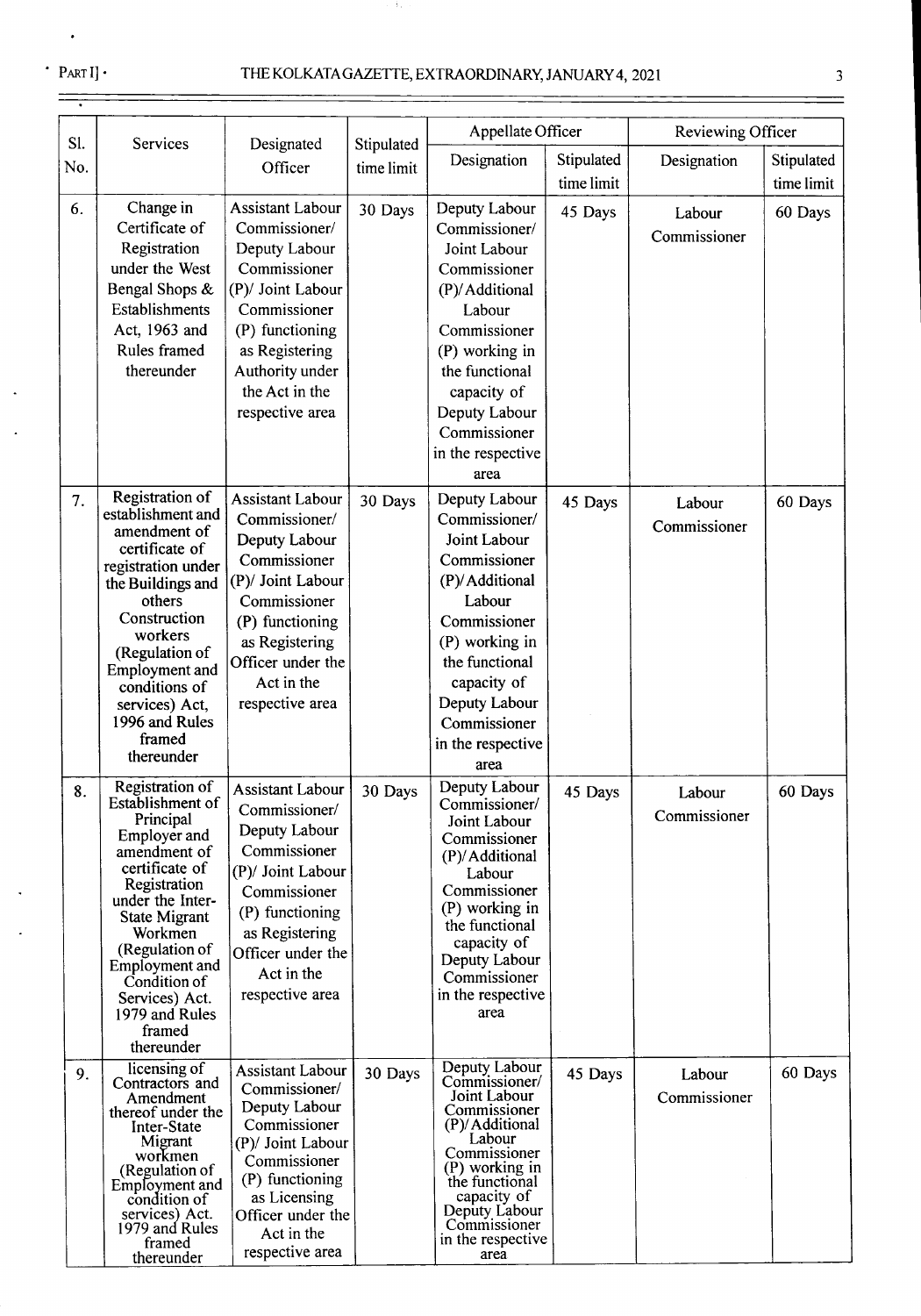$\ddot{\phantom{0}}$ 

|            |                                                                                                                                                                                                                             |                                                                                                                                                                                                              |                          | Appellate Officer                                                                                                                                                                                                           |                          | Reviewing Officer                                                                               |                          |
|------------|-----------------------------------------------------------------------------------------------------------------------------------------------------------------------------------------------------------------------------|--------------------------------------------------------------------------------------------------------------------------------------------------------------------------------------------------------------|--------------------------|-----------------------------------------------------------------------------------------------------------------------------------------------------------------------------------------------------------------------------|--------------------------|-------------------------------------------------------------------------------------------------|--------------------------|
| Sl.<br>No. | Services                                                                                                                                                                                                                    | Designated<br>Officer                                                                                                                                                                                        | Stipulated<br>time limit | Designation                                                                                                                                                                                                                 | Stipulated<br>time limit | Designation                                                                                     | Stipulated<br>time limit |
| 10.        | Renewal of<br>Licences under<br>the Inter-State<br>Migrant<br>workmen<br>(Regulation of<br>Employment and<br>condition of<br>services) Act.<br>1979 and Rules<br>framed<br>thereunder                                       | Assistant Labour<br>Commissioner/<br>Deputy Labour<br>Commissioner<br>(P), Joint Labour<br>Commissioner<br>(P) functioning<br>as Licensing<br>Officer under the<br>Act in the<br>respective area             | <b>Real Time</b>         | Deputy Labour<br>Commissioner/<br>Joint Labour<br>Commissioner<br>(P)/Additional<br>Labour<br>Commissioner<br>(P) working in<br>the functional<br>capacity of<br>Deputy Labour<br>Commissioner<br>in the respective<br>area | 30 Days                  | Labour<br>Commissioner                                                                          | 60 Days                  |
| 11.        | Registration of<br>the Motor<br>Transport<br>undertakings and<br>Amendment and<br>Renewal of<br>Certificate of<br>Registration<br>under the Motor<br>Transpor and<br>Workers Act.<br>1961 and Rules<br>framed<br>thereunder | <b>Assistant Labour</b><br>Commissioner/<br>Deputy Labour<br>Commissioner<br>(P)/ Joint Labour<br>Commissioner<br>(P) working in<br>the functional<br>capacity of<br><b>Assistant Labour</b><br>Commissioner | 30 Days                  | Deputy Labour<br>Commissioner/<br>Joint Labour<br>Commissioner<br>(P)/Additional<br>Labour<br>Commissioner<br>(P) working in<br>the functional<br>capacity of<br>Deputy Labour<br>Commissioner<br>in the respective<br>area | 45 Days                  | Labour<br>Commissioner                                                                          | 60 Days                  |
| 12.        | Licensing of<br>Industrial<br>Premises and<br>Renewal of<br>Licenses under<br>the Beedi and<br>Cigar Workers<br>(Conditions of<br>Employment)<br>Act. 1966 and<br>Rules thereunder                                          | <b>Assistant Labour</b><br>Commissioner/<br>Deputy Labour<br>Commissioner<br>(P)/ Joint Labour<br>Commissioner<br>(P) working in<br>the functional<br>capacity of<br><b>Assistant Labour</b><br>Commissioner | 60 Days                  | Deputy Labour<br>Commissioner/<br>Joint Labour<br>Commissioner<br>(P)/Additional<br>Labour<br>Commissioner<br>(P) working in<br>the functional<br>capacity of<br>Deputy Labour<br>Commissioner<br>in the respective<br>area | 45 Days                  | Labour<br>Commissioner                                                                          | 60 Days                  |
| 13.        | Issuance of<br>Registration<br>Certificate as per<br>the Trade Unions<br>Act. 1926 to the<br>applicant Trade<br>Unions                                                                                                      | Registrar of<br><b>Trade Union</b>                                                                                                                                                                           | 42 Days                  | Labour<br>Commissioner                                                                                                                                                                                                      | 45 Days                  | Secretary/<br>Principal<br>Secretary/<br>Additional<br>Chief Secretary,<br>Labour<br>Department | 60 Days                  |

 $\hat{\mathcal{A}}$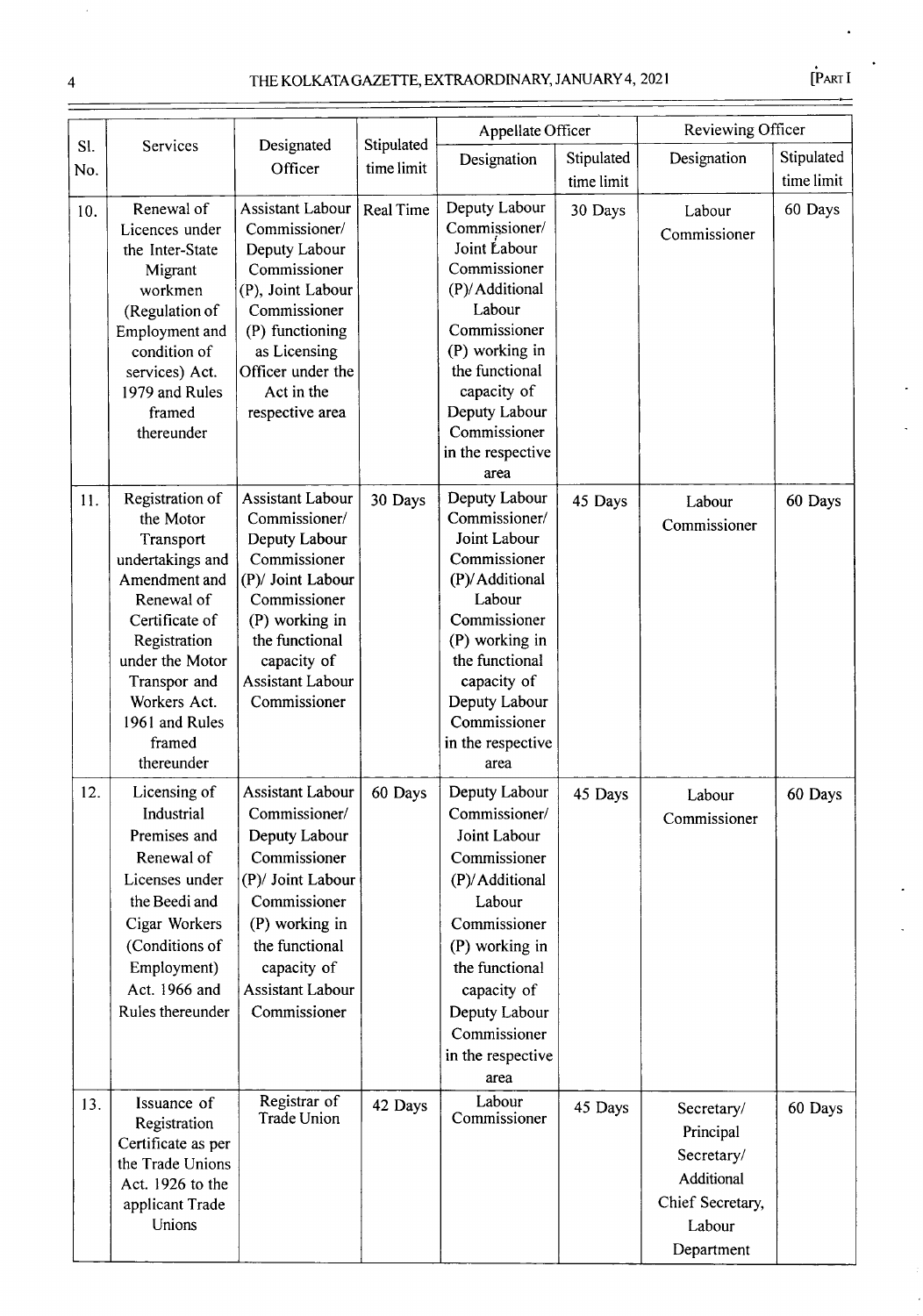$\rightarrow$ 

 $\ddot{\phantom{1}}$ 

|   |   | ۰  |  |
|---|---|----|--|
| × |   |    |  |
|   | I |    |  |
|   |   | ۰. |  |
|   | v |    |  |

| Sl. | Services                                                                                                                                   | Designated                                                                                           | Stipulated                                                                                           | Appellate Officer            |                          | Reviewing Officer             |                          |
|-----|--------------------------------------------------------------------------------------------------------------------------------------------|------------------------------------------------------------------------------------------------------|------------------------------------------------------------------------------------------------------|------------------------------|--------------------------|-------------------------------|--------------------------|
| No. |                                                                                                                                            | Officer                                                                                              | time limit                                                                                           | Designation                  | Stipulated<br>time limit | Designation                   | Stipulated<br>time limit |
| 1.  | Issuance of<br>provisional order<br>of Boiler under<br>Form V /<br>Economiser<br>under Form X<br>(Registration and<br>Renewal)             | <b>Assistant</b><br>Director of<br>Boilers/Deputy<br>Director of<br>Boilers as<br>applicable.        | 15 Days<br>after<br>satisfactory<br>inspection                                                       | Joint Director<br>of Boilers | 45 Days                  | Director of<br><b>Boilers</b> | 60 Days                  |
| 2.  | <b>Issuance of Final</b><br>Certificate of<br>Boiler under<br>Form VI /<br>Economiser<br>under<br>Form XI<br>(Registration and<br>Renewal) | <b>Assistant</b><br>Director of<br><b>Boilers/Deputy</b><br>Director of<br>Boilers as<br>applicable. | 6 months<br>after<br>satisfactory<br>inspection                                                      | Joint Director<br>of Boilers | 45 Days                  | Director of<br><b>Boilers</b> | 60 Days                  |
| 3.  | <b>Examination of</b><br>Boiler/<br>Economiser<br>under<br>Registration.                                                                   | Assistant<br>Director of<br>Boilers/Deputy<br>Director of<br>Boilers as<br>applicable.               | 30 Days<br>from the<br>date of<br>receipt of<br>the<br>application<br>for<br>Registration            | Joint Director<br>of Boilers | 45 Days                  | Director of<br><b>Boilers</b> | 60 Days                  |
| 4.  | Inspection of<br>Boiler/<br>Economiser for<br>renewal of<br>certificates                                                                   | <b>Assistant</b><br>Director of<br><b>Boilers/Deputy</b><br>Director of<br>Boilers as<br>applicable. | 15 Days<br>from the<br>date of<br>receipt of<br>the<br>application                                   | Joint Director<br>of Boilers | 45 Days                  | Director of<br><b>Boilers</b> | 60 Days                  |
| 5.  | Issuance of<br>Certificates of<br><b>Boilers</b><br>Economiser their<br>components, etc.<br>during<br>manufacturing.                       | Assistant<br>Director of<br>Boilers/Dy.<br>Director of<br>Boilers as<br>applicable.                  | 30 Days<br>after<br>submission<br>of<br>complete<br>authentic<br>documents<br>and fees.              | Joint Director<br>of Boilers | 45 Days                  | Director of<br><b>Boilers</b> | 60 Days                  |
| 6.  | Examination and<br>approval of<br>Drawings.                                                                                                | Assistant<br>Director of<br>Boilers/<br>Dy.Director of<br>Boilers as<br>applicable.                  | 45 Days<br>after<br>submission<br>of<br>complete<br>authentic<br>drawings,<br>documents<br>and fees. | Joint Director<br>of Boilers | 45 Days                  | Director of<br><b>Boilers</b> | 60 Days                  |

**B. Directorate of Boilers, West Bengal**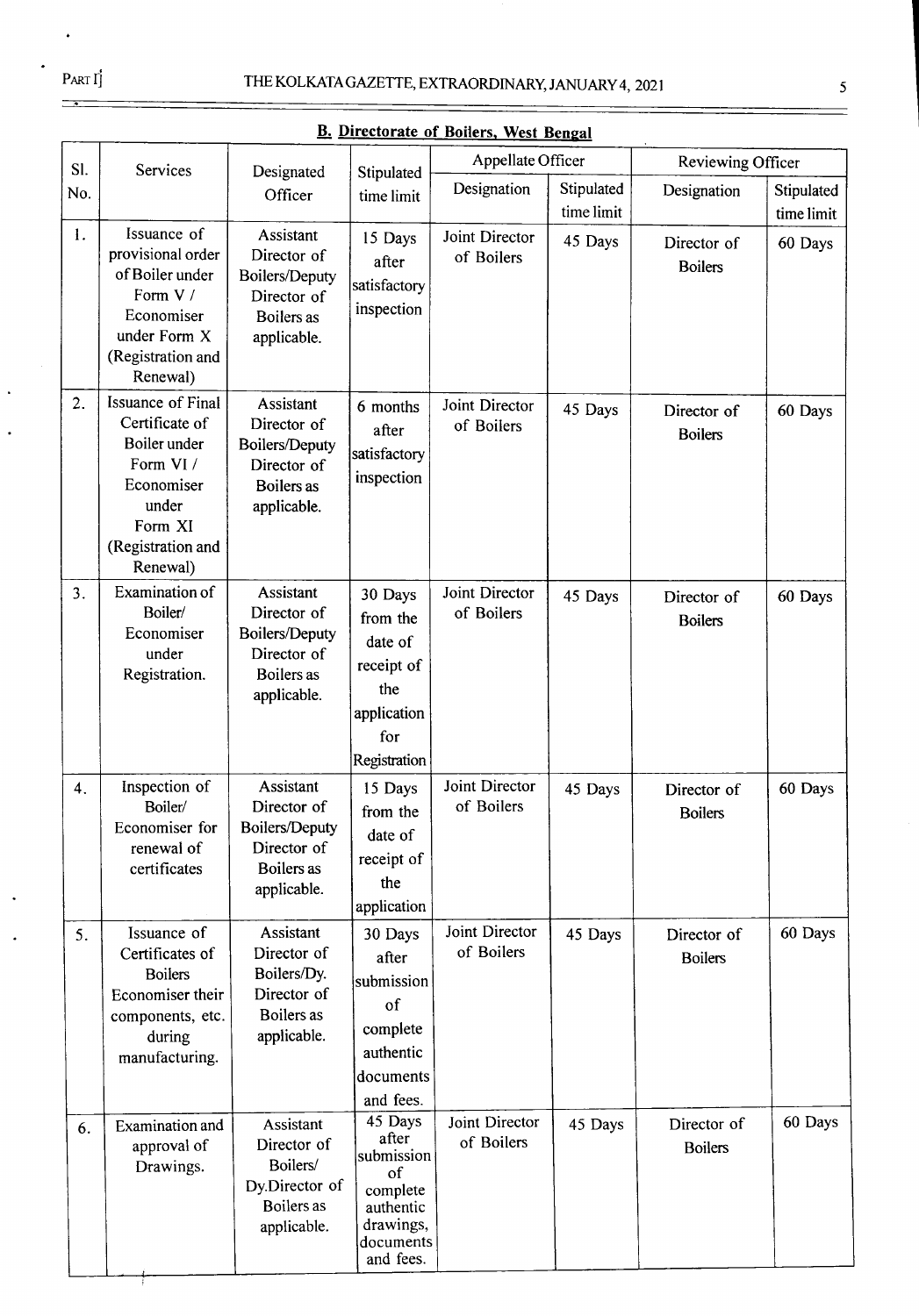| ×<br>٠ |
|--------|
|--------|

|     |                                                                                                                                                                              |                                                                                            |                                                                                         | Appellate Officer                                        |            | Reviewing Officer                               |            |
|-----|------------------------------------------------------------------------------------------------------------------------------------------------------------------------------|--------------------------------------------------------------------------------------------|-----------------------------------------------------------------------------------------|----------------------------------------------------------|------------|-------------------------------------------------|------------|
| SI. | Services                                                                                                                                                                     | Designated                                                                                 | Stipulated                                                                              | Designation                                              | Stipulated | Designation                                     | Stipulated |
| No. |                                                                                                                                                                              | Officer                                                                                    | time limit                                                                              |                                                          | time limit |                                                 | time limit |
| 7.  | Change of<br>Ownership of<br>Boilers/<br>Economiser.                                                                                                                         | Assistant<br>Director of<br>Boilers/<br>Dy.Director of<br>Boilers as<br>applicable.        | 60 Days<br>after<br>submission<br>of<br>complete<br>authentic<br>documents<br>and fees. | Joint Director<br>of Boilers                             | 45 Days    | Director of<br><b>Boilers</b>                   | 60 Days    |
| 8.  | Approval of<br>Repairer/Erector<br>/Manufacturer of<br>Boiler and Pipe<br>Line and Renewal<br>thereof /<br>Endorsement of<br>Repairer/Erector<br>of Boiler and Pipe<br>Line. | Assistant<br>Director of<br>Boilers/<br>Dy.Director of<br>Boilers as<br>applicable.        | 30 Days<br>after<br>submission<br>of<br>complete<br>authentic<br>documents<br>and fees. | Joint Director<br>of Boilers                             | 45 Days    | Director of<br><b>Boilers</b>                   | 60 Days    |
| 9.  | Registration of<br>Steam and Feed<br>Pipe Lines.                                                                                                                             | Assistant<br>Director of<br>Boilers/<br>Dy.Director of<br>Boilers as<br>applicable.        | 30 Days<br>after<br>submission<br>of<br>complete<br>authentic<br>documents<br>and fees. | Joint Director<br>of Boilers                             | 45 Days    | Director of<br><b>Boilers</b>                   | 60 Days    |
| 10. | Testing of<br>Materials at<br>Testing<br>Laboratory.                                                                                                                         | Inspecting<br>Officer/<br>Superintendent of<br>Testing<br>Laboratory.                      | 7 Days<br>after<br>completion<br>of testing.                                            | Joint Director<br>of Boilers                             | 45 Days    | Director of<br><b>Boilers</b>                   | 60 Days    |
| 11. | Issuance of<br>Erection<br>Certificate of<br>Boilers/<br>Economiser.                                                                                                         | Assistant<br>Director of<br>Boilers/Dy.<br>Director of<br><b>Boilers</b> as<br>applicable. | 30 Days<br>after<br>completion<br>of<br>hydraulic<br>test of<br>Boilers/<br>Economiser. | Joint Director<br>of Boilers                             | 45 Days    | Director of<br><b>Boilers</b>                   | 60 Days    |
|     |                                                                                                                                                                              |                                                                                            |                                                                                         | C. Directorate of Factories, West Bengal                 |            |                                                 |            |
| 1.  | Approval of<br>Factory Plan                                                                                                                                                  | Inspectors of<br>Factories, West<br>Bengal                                                 | 50 Days                                                                                 | Joint Chief<br>Inspector of<br>Factories, West<br>Bengal | 45 Days    | Chief Inspector<br>of Factories,<br>West Bengal | 60 Days    |
| 2.  | Registration and<br>Grant of License<br>under the<br>Factories Act.<br>1948                                                                                                  | Inspectors of<br>Factories, West<br>Bengal                                                 | 65 Days                                                                                 | Joint Chief<br>Inspector of<br>Factories, West<br>Bengal | 45 Days    | Chief Inspector<br>of Factories,<br>West Bengal | 60 Days    |